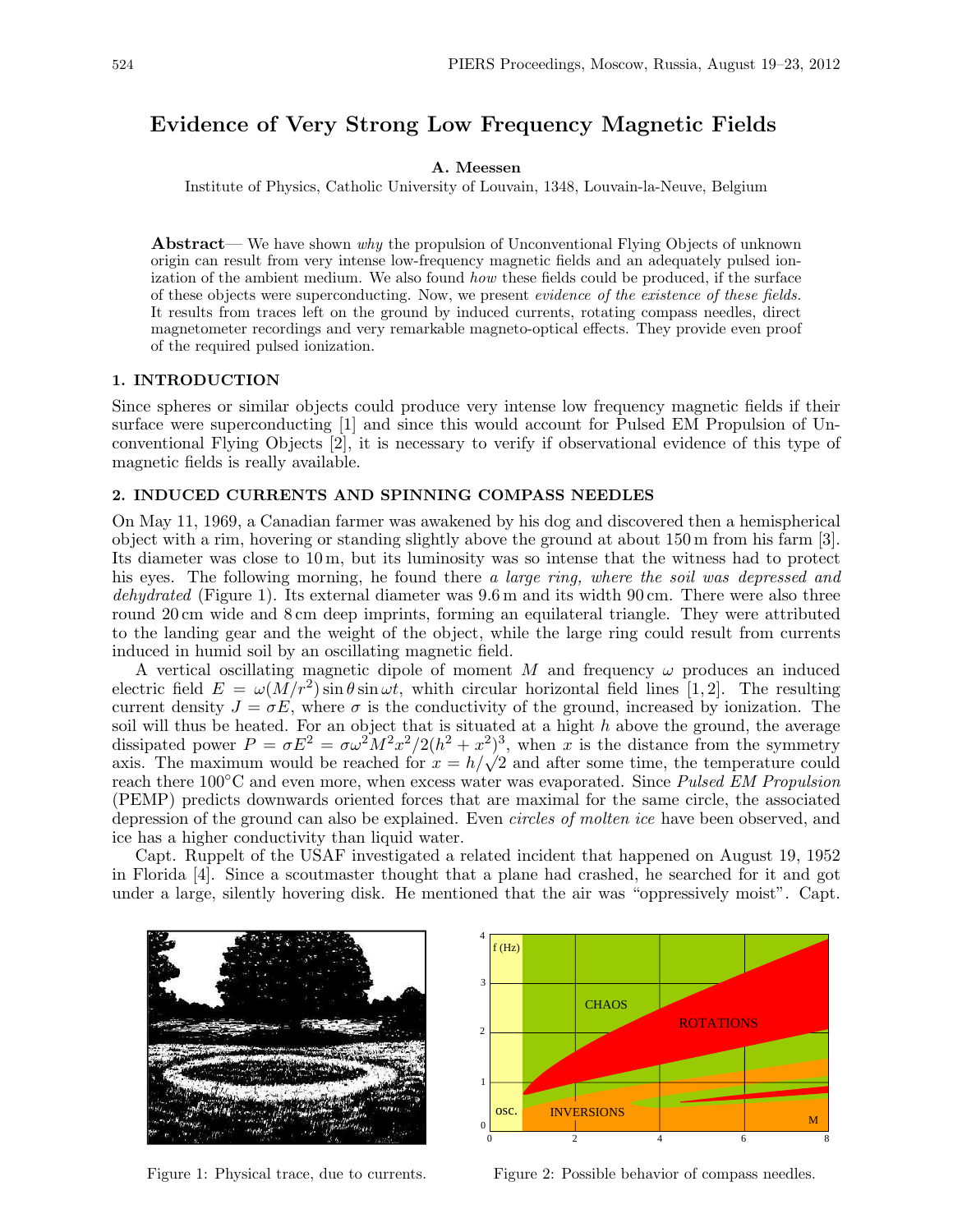Ruppelt sent lumps of earth and vegetation to a laboratory, where it was discovered that the roots were charred, while the grass blades were intact. The investigator suggested that this might be due to induction heating, but he didn't follow up. The electrical engineer Thomas [5] proposed an explanation that is similar to the present one, but Ruppelt didn't mention a ring and we can directly relate these observations to the propulsion system.

Another set of remarkable observations were made by pilots, who saw that the needle of the magnetic compass was steadily rotating when an Unconventional Flying Object accompanied their plane. This behavior was not obvious for us, since the PEMP model would only yield a magnetic field that oscillates along a given direction at the scale of the compass. Thus, we studied this phenomenon in detail [6]. Subjecting a compass for map reading to a magnetic field of modifiable magnitude M and modifiable frequency  $f$ , oscillating along a direction that is different from the  $N-S$  direction, we found various results (Figure 2). For low values of  $M$ , the neeedle oscillates only around the  $N-S$  direction with a resonance effect (yellow part). For very low frequencies, the needle simply follows the inversions of the magnetic field (orange part). It is possible, however, to set the needle in *steady rotation* (red parts), although the needle is subjected to viscous friction. At somewhat lower or higher frequencies, the needle turns towards the left or the right in an unpredicatble way (green parts).

This system allows thus for "order or chaos". The equation of motion is *nonlinear*, indeed, but it can be solved by numerical integration. This proves that the needle is exactly rotating at the frequency of the applied field with small superposed vibrations. Haines and Weinstein [7] provided 64 pilot reports, involving EM effets of various types. They included rotations of compass needles (cases 11, 13, 23, 34, 38, 39, 45 and even 18, because of complementary data). Gyroscopic, electric magnezyn and radio compasses were also perturbed, but reactions of a magnetic compass needle are the most useful for our purpose. The needle was said to be spinning fast, wildly or crasily, but in some cases, it was slowly rotating (even at 4 to 5 turns/min). Estimated distances of the unconventional flying objects were of the order of 50 to 200 m, but all compasses on a ship of the Argentinian Navy were deviated when a large, round "airship" silently stayed at a distance of about 2000 m. This event was carefully studied to exclude any conventional cause [8]. Since the compasses had to be perturbed by a stronger magnetic field than  $5.8 \times 10^{-5}$  T and since a magnetic dipole field varies like  $1/r^3$ , its strength at a distance of 20 m (possibly corresponding to the surface of the object) exceeds 58 T, although the object was not accelerating.

A complementary observation [9] was made already on July 27, 1904, when a British steamer was approaching Delawere (USA). Shortly after sundown, a strange gray cloud was spotted at the horizon. It was round and nearly in tangential contact with the sea, with glowing spots that became more vivid when it silently came nearer. Suddenly, it enveloped the whole ship (90 m), where the (ionized) air glowed then "like phosphorous". It contained electric charges, since head and beard hairs of the crew members "stood straight on end". There was also an oscillating magnetic field, since Captain Urquhart saw that "the needle of the compass revolved with the speed of an electric fan." Moreover, the sailors were unable to move iron chains lying on the steel deck. The ship was immobilized and after about 10 minutes, the witnesses felt it difficult to move their arms and legs. They also noticed a great silence, as if the air "would not carry sound". Very strong static or ELF magnetic fields are not really harmful [10], but can act on fluids in the inner ear. The luminous cloud left only after about half an hour. The chains could then be easily moved and the compass needle was again "steadily pointing towards the north".

#### 3. MAGNETOMETER RECORDINGS

Ray Stanford founded in 1973 and directed a team (Project Starlight International) that was dedicated to optical and electronic detection of Unconventional Flying Objects. With the help of donors, they acquired various instruments, including radar, magnetometer, gravimeter and cameras. In 1974, they filmed at their base station in Texas a light that pulsated at 4 Hz and another one that pulsated at 30 Hz with nearly rectangular pulses. In 1978, Stanford got a tip from a scientist at White Sands that UFOs were often "plaguing" government facilities out there. On July 19, 1978 the team went there with its mobile laboratory and had the chance to make already at Plains in Texas and then at the north edge of the White Sands Proving Ground, New Mexico, magnetometer and simultaneous gravimeter (i.e., vertical accelerometer) recordings. The horizontal magnetic field was also recorded on July 27, 1978 at *Prescott National Forest in Arizona*. UFOs were seen and filmed in all three cases. We are grateful to Ray Stanford for providing extracts of these important recordings (Figures 3 and 4).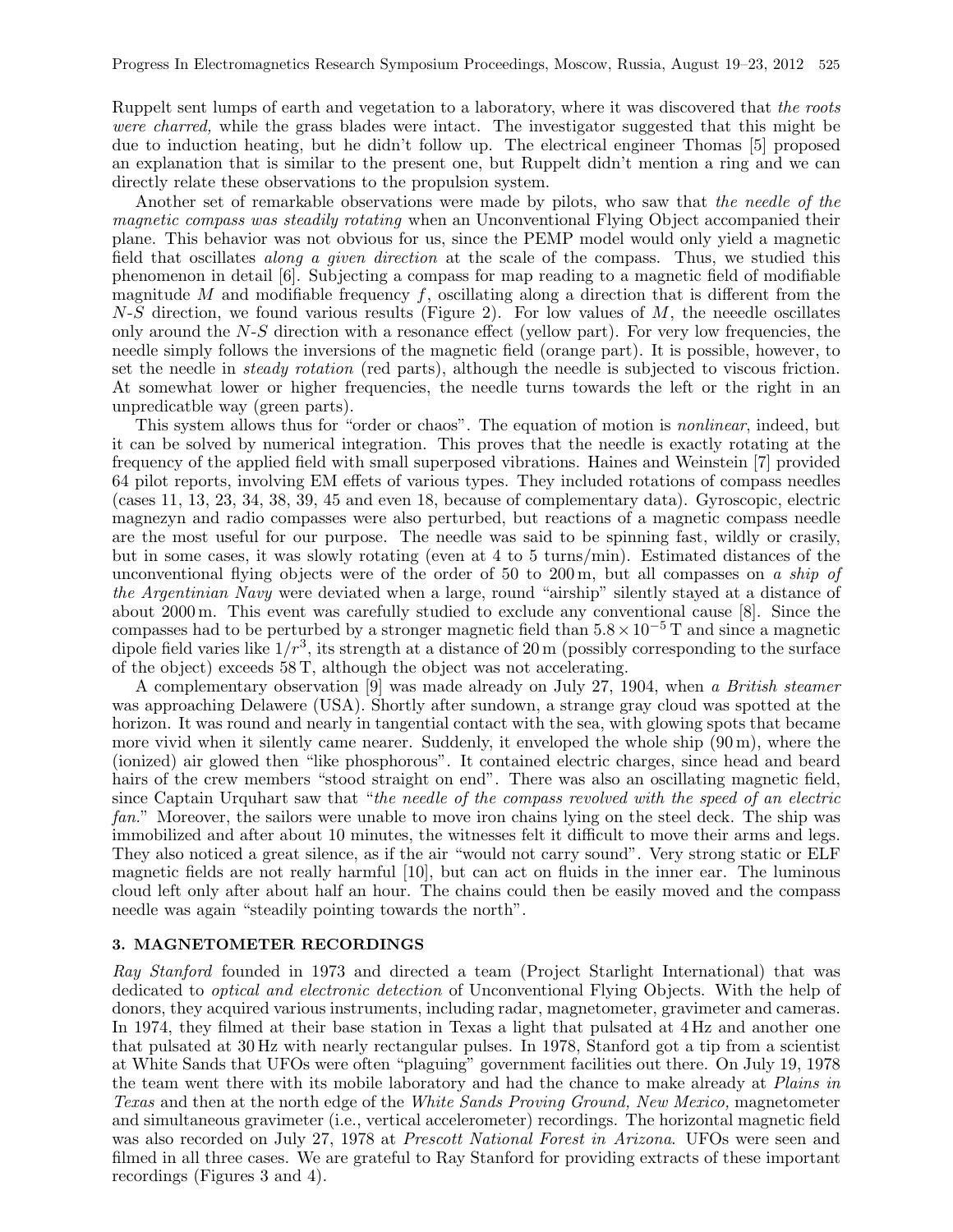

Figure 3: Extracts of magnetometer.



The oscillation of the magnetic field can be nearly harmonic (Figure 3(a)), but it usually is more irregular (insert of Figure 4). Since the witnesses saw a very great object and smaller ones, darting around, there could be some interference, but the Fourrier spectrum of three extracts of the recordings of July 27 (Figure 4) indicates the presence of many frequency components around 6 Hz. This is possible for the special oscillator [1] and yields steeper variations of the magnetic field. The induced electric field is then increased and also the efficiency of the propulsion system [2].

When the smaller, very red objects *suddently reversed their motions, there appeared "spikes"* in the analog recording (Figure 3(b) for two reversals of the same object, observed west of Plains, Texas). The witnesses heard loud rumbles and felt soft-tissue-shaking vibrations that were associated with these reversals and could result from plasma dynamic effects. Their delay with respect to the visually observed 180 $^{\circ}$  or sometimes 90 $^{\circ}$  turns indicated that this happened at about 1.6 km from the witnesses. Unfortunately, the instrument had not been calibrated to determine the magnitude of the recorded horizontal magnetic field component and to calculate the strength of the source. However, after the disappearance of all these objects it was immediately verified that the signal had been far above any background noise.

# 4. FARADAY EFFECT AND MAGNETO-REFRACTION OF EM WAVES

Anomalous Aerial Objects can also modify the propagation of EM waves, because of very intense magnetic fields and ionization of atmospheric air. Let's review and generalize the theory, by considering a linearly polarized EM wave of frequency  $\varpi$  that is propagating along a given z-axis. At  $z = 0$ , its electric field  $\bf{E}$  is oriented along the x-axis, but this wave can be decomposed into two circularly polarized waves that propagate at different velocities. The  $x$  and  $y$  components of the corresponding electric fields  $\mathbf{E}^{\pm}$  are  $E_x = E^+ \cos \phi^+ + E^- \cos \phi^-$  and  $E_y = E^+ \sin \phi^+ - E^- \sin \phi^-$ , where the phase factors  $\phi^{\pm} = k^{\pm}z - \overline{\omega}t$  and  $E^{\pm} = E_o$ . Thus,  $E_x = \overline{E}_o \cos \phi \cos \theta$  and  $E_y = E_o \cos \phi \sin \theta$ , where  $\phi = kz - \varpi t$  with  $k = (k^+ + k^-)/2$ , while  $\theta = \varphi z$  with  $\varphi = (k^+ - k^-)/2$ . This defines the velocity  $v = \frac{\pi}{k}$  of the linearly polarized light wave, while the plane of polarization is rotating at the rate  $d\theta/dz = \varphi$ . This requires that the circularly polarized waves are propagating at different velocities:  $v^{\pm} = \overline{\omega}/k^{\pm} = c/n^{\pm}$ , which happens when there is a magnetic field **B** along the *z*-axis. Indeed, the dielectric constant  $\varepsilon^{\pm} = 1 + \mathbf{P}^{\pm}/\varepsilon_o \mathbf{E}^{\pm} = (n^{\pm})^2$ , where the polarization densities  $\mathbf{P}^{\pm}$ are respectively due to the  $\mathbf{E}^{\pm}$  fields.  $\mathbf{P}^{\pm} = Nq\mathbf{u}^{\pm}$  for a density N of particles of charge q and mass  $m$ , but the displacements  $\mathbf{u}^{\pm}$  result from the equations of motion. Taking into account the magnetic field, we get  $\ddot{u}_x = (q/m) E_x + \omega_c \dot{u}_y$  and  $\ddot{u}_y = (q/m) E_y + \omega_c \dot{u}_x$ , where  $\omega_c = \text{qB/m}$ . It follows that  $u_x = A^+ \cos \phi^+ + A^- \cos \phi^-$  and  $u_y = A^+ \sin \phi^+ - A^- \sin \phi^-$ . For low frequency magnetic fields and pulsed ionization, the values of  $B$  and  $N$  are practically constant during the lifetime of these particles. Thus,

$$
A^{\pm} = \frac{\pm (q/m)E^{\pm}}{\varpi(\omega_c \mp \varpi)} \quad \text{and} \quad \varepsilon^{\pm} = 1 - \frac{\omega_o^2}{\varpi(\varpi \mp \omega_c)} \quad \text{where} \quad \omega_o^2 = \frac{Nq^2}{\varepsilon_o m}
$$

Usually, we can assume that  $\varpi \gg \omega_o$  and  $\omega_c$ , so that

$$
n^{\pm} = 1 - \frac{\omega_o^2}{2\pi^2} \left[ 1 \pm \left(\frac{\omega_c}{\pi}\right) + \left(\frac{\omega_c}{\pi}\right)^2 \right] \quad \text{and} \quad \varphi = \frac{-\omega_o^2 \omega_c}{2c} = \frac{e^2 N B}{2c \varepsilon_o m^2} \tag{1}
$$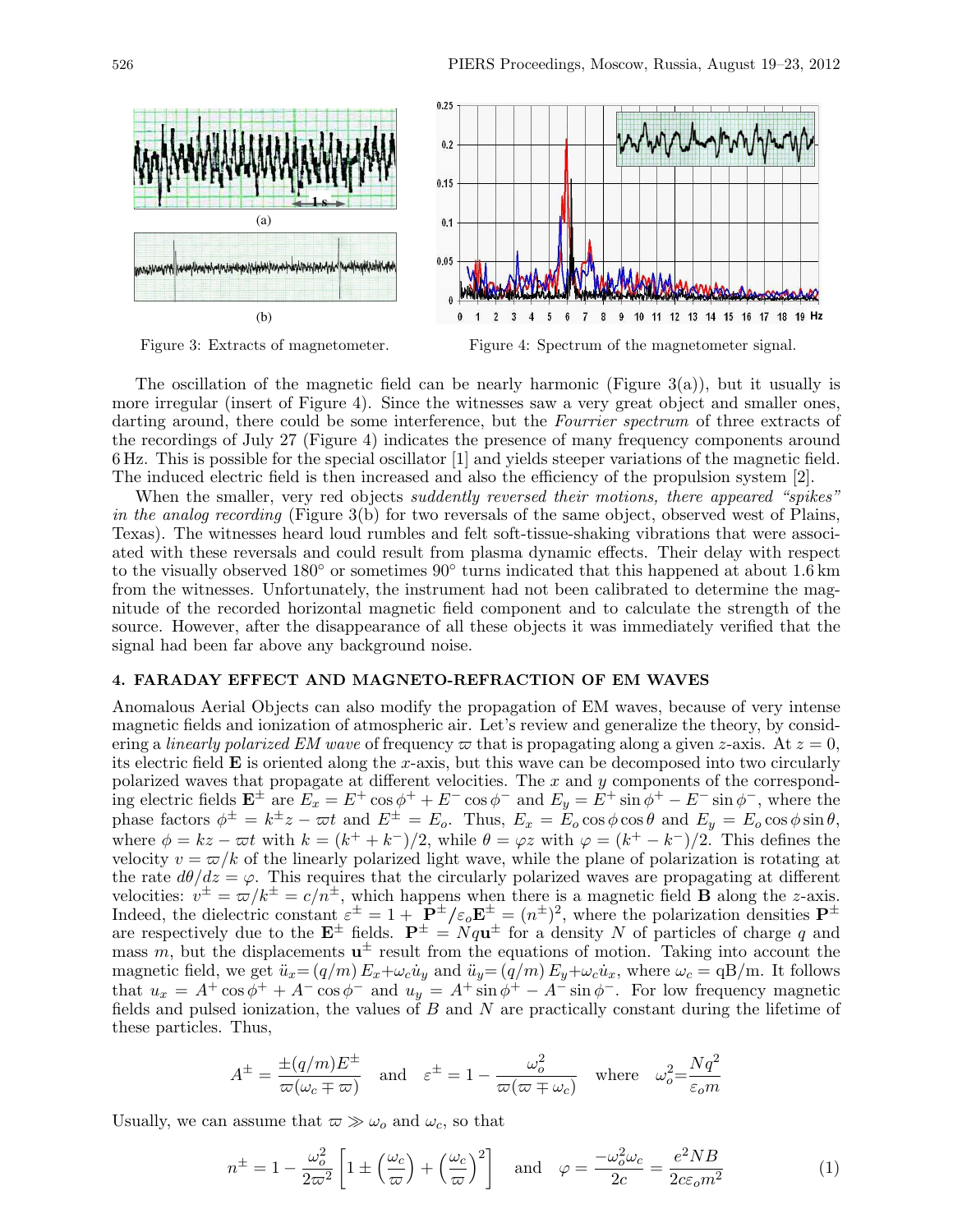The rate  $\varphi$  of the Faraday rotation along the z-axis is proportional to the local value of B and the local density N of free electrons. There are no second order effects and the action on ions is negligible. However, the velocity of the wave is  $v = c/n$ , where

$$
n^2 = \varepsilon = \frac{(\varepsilon^+ + \varepsilon^-)}{2} = 1 - \frac{\omega_o^2}{(\varpi^2 - \omega_c^2)} \to 1 - \frac{\omega_o^2}{\varpi^2} \left( 1 + \frac{\omega_c^2}{\varpi^2} \right). \tag{2}
$$

The index of refraction  $n$  decreases for high ionization densities and even more for extremely intense magnetic fields. This effect is proportional to  $B<sup>2</sup>$  and could account for the fact that *optically* visible UFOs are not always detectable by radar. Microwave beams could simply be deflected by progressive refraction, without requiring any other cloaking system.

The result  $(2)$  can also account for the *perturbation of the autopilot system of airplanes, quided by* VOR (very-high frequency omnidirectional radio contact). Dr. Haines reported that this happened on March 12, 1977 for a DC-10 of United Airlines during a non stop flight from San Francisco to Boston (case 41 of Reference [7]). When the aircraft was just south of Syracuse NY and flying by radio navigation through VOR contact with Albany, the airplane suddenly and unexpectedly began to turn left, making a  $15^{\circ}$  bank. The captain, first officer and flight engineer saw then "an extremely white light source" at their left side and at about their own altitude (37,000 feet). This perfectly round light had an estimated diameter of about 30 m and kept a distance of about 1000 m. Its angular size was thus larger than three times the apparent diameter of the moon. Three cockpit compasses, using sensors in different parts of the plane, gave different readings, but the essential point is that the VOR system combines two signals emitted by a given ground station. One of them is omnidirectional, while the other corresponds to a narrow rotating beam, where the phase of the EM wave changes from 0 to 360° in proportion to the azimuth. When this beam is deflected by an intermediate magnetic field and the presence of free electrons, the calculated azimuth is not the correct one.

There are also cases where very strange optical effects [11] were photographed below and above UFOs. Local luminosities result from ionization and extremely intense magnetic fields can prohibit transmission of background light when  $n^2$  defined by (2), becomes negative.

The Faraday Effect was observed on May 5, 1953 by the chemist Wells Allen Webb near Yuma, Arizona, between 9:45 and 10:00 AM local time. He saw an elongated white object on an otherwise blue sky at about 90◦ with respect to the Sun. Scattered sky light was thus vertically polarized, while his Polaroid sunglasses blocked horizontally polarized light. Putting them on and off, no difference appeared when the object was steadily advancing sideways, but after about 5 minutes, it became a white circle. It had changed its direction of motion and was moving away, since it slowly vanished like that. However, when the witness was looking along its axis, there appeared several dark rings around the central light, every time he used the sunglasses [12]. These rings were nearly equidistant and their ensemble had the size of the full moon. This fits the theory of the Faraday Effect, since the plane of polarization of the scattered light could be rotated by  $90^{\circ}$  for the external circle and by additional 180◦ turns closer to the object, where the magnetic field and ionization were more intense. When the line of sight was orthogonal to the axis of the magnetic dipole, the plane of polarization was rotated at first towards one side and then towards the other. The total effect was zero, by symmetry.

Ray Stanford documentated this phenomenon in a very impressive way. On December 4, 1980, while flying fom Mexico City to San Antonio, Texas, he spotted anomalous objects in the sky, grabed his Super 8 Canon camera and filmed for about 25 s at 70 mm focal length. This happened after sunset, but the Sun was still illuminating the sky in the direction he was filming. Vertical sunrays were scattered in the west at about  $90^{\circ}$ , yielding horizontally polarized light that passed near the objects. The beam-splitter of the camera acted like an analyser, by reflecting mainly horizontally polarized light toward the film. Viewing the resulting pictures one by one, Ray Stanford discovered in one frame an extraordinary set of at least 12 white concentric rings (Figure 5).

They were centered on one of the small objects dashing in various directions. By chance, this picture was taken exactly at the instant where one these objects encountered a long unidentified structure (dark edge in Figure 5). To reverse its motion, the smaller object produced a very intense magnetic field and a short ionization pulse, the pictures being taken at 54 frames per second. The white rings resulted from horizontally polarized light and many 180° rotations near the object. Its symmetry axis was oblique with respect to the plane of the film, yielding ellipses instead of circles. It is possible to account for the progressive change of the distances between successive rings by considering the velocity  $\bf{V}$  of free electrons in very strong magnetic fields and auto-ionization,